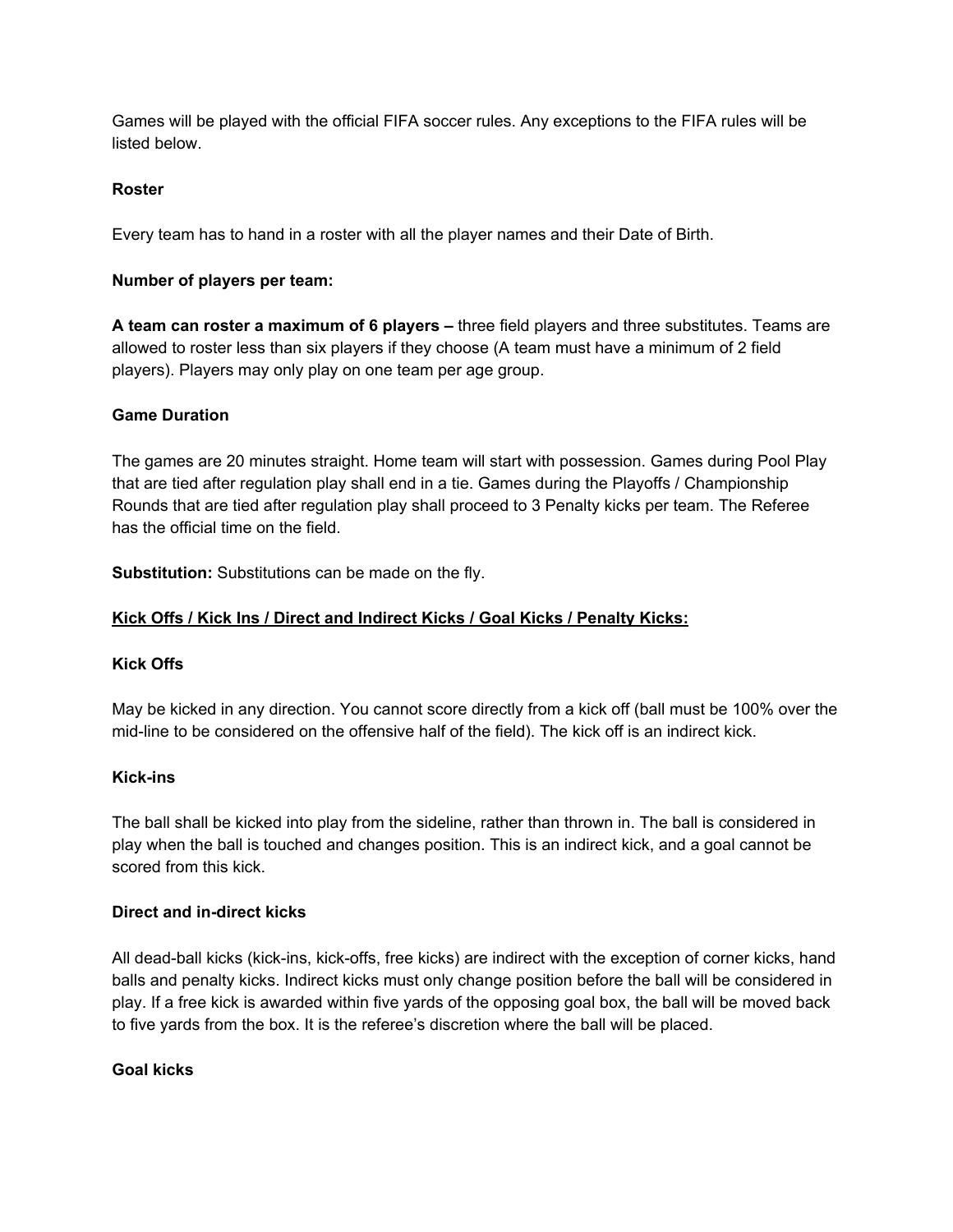May be taken from any point of the end line. All Goal Kicks are indirect kicks.

### **Penalty kicks**

Shall be awarded if, in the referee's opinion, a scoring opportunity was nullified by an infraction (the infraction does not automatically result in a red card). Penalty kicks are DIRECT kicks taken from the center of the mid-line with all players (on both teams) behind the mid-line. Penalty kicks are dead ball infractions. If a goal is not scored, the defense obtains possession with a goal kick.

### **Five-Yard Rule**

In all dead-ball situations, defending players must stand at least five yards away from the ball. If the defensive player's goal is closer than five yards, the ball shall be played five yards from the goal box in line with the direction of play prior to the penalty.

### **Goal Scoring**

A goal may only be scored from a touch (offensive or defensive) within the team's offensive half on the field. The ball must be completely on the offensive half of the field, and cannot be touching the mid-line (Example: kick-off). If a player in their defensive half kicks the ball across the midline and the ball hits another player (offensive or defensive) in their offensive half, and the ball goes in the goal, a goal will be awarded. If a ball is kicked from the defensive half and is not touched before the ball rests in the goal, a goal kick is awarded to the defensive team. A goal cannot be scored from an indirect kick, such as a kick-in from out-of-bounds. See below for "Plane of the Goal / Net Interference."

#### **GoalKeepers / Off-sides / Slide Tackling / Handball Clarification:**

There are no Goalkeepers in 3v3 Soccer, we don't play with offside and no slide tackling is allowed. If a player is sliding for the ball, contact with any player(s) from the other team is NOT ALLOWED. If a player slides and contact is initiated, a free kick shall be awarded. This does not prevent players from sliding to stop/intercept a ball where contact is not initiated during the slide. Example: a player may slide to save a ball from going out-of-bounds.

#### **Hand ball Clarification**

Deliberate handling of the ball that denies a team of an obvious goal-scoring opportunity will result in the following: (1) A penalty kick (at the discretion of the referee) (2) A yellow or red card given to the player committing the hand ball (at the discretion of the referee).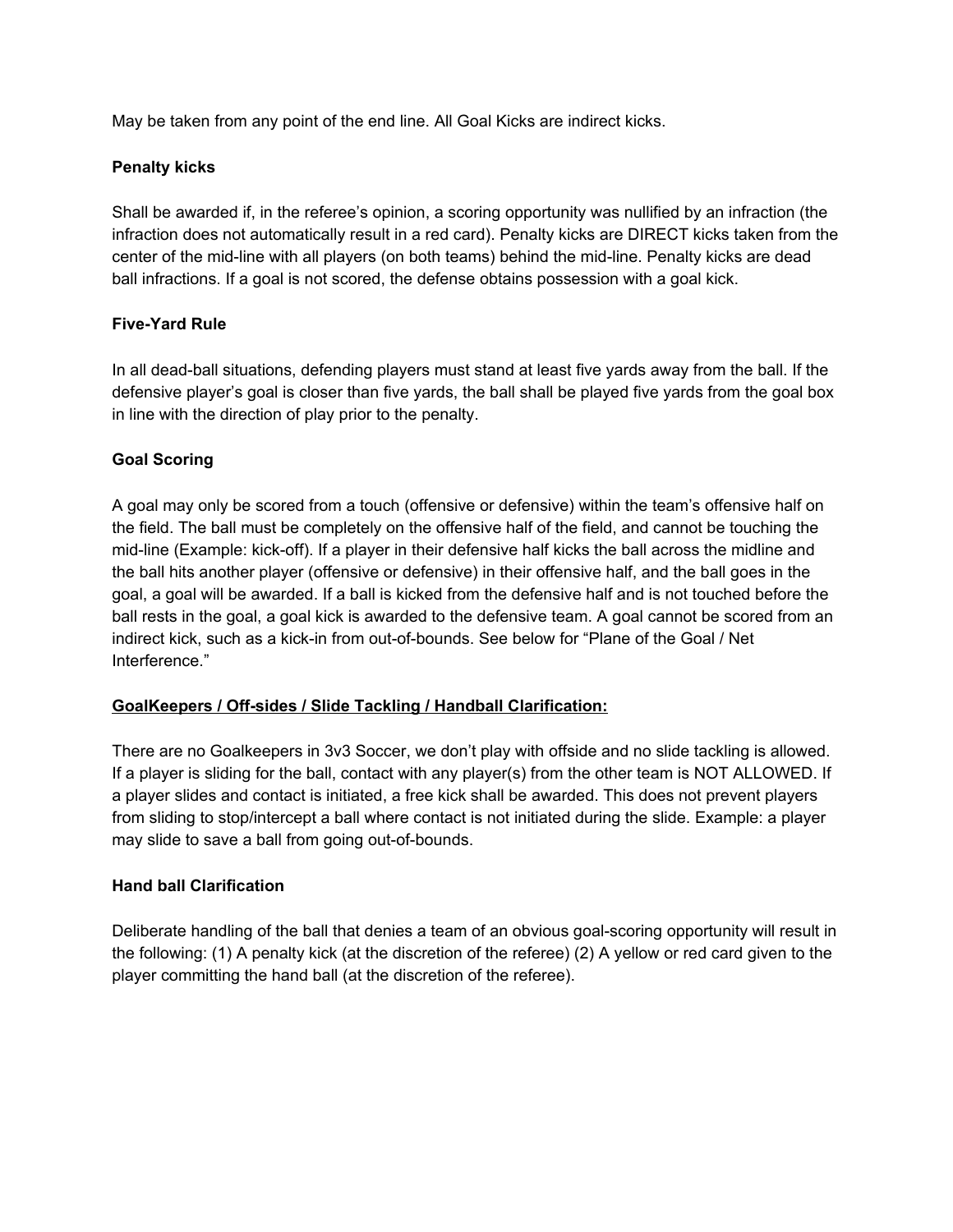### **Field Dimensions**

The playing field is about 55 by 95 feet for ages U12 and higher. U11 and younger age groups play on a smaller field. The goals are approximately four feet high and 6 feet wide.

During official KICK IT Qualifiers, all age groups will play on a field approximately 55 x 95 ft in size.

## **The Goal Box**

There are no goalkeepers in 3v3. The goal box is approximately six feet wide by six foot long located directly in front of the goal. The goals are four feet high by six feet wide. There is no ball contact allowed within the goal box, however, **all players may pass through the goal box as long as they do not touch the ball while in the box**. If the ball comes to a rest in the goal box, or on the goal box line, a goal kick is awarded regardless of who touched the ball last. Any part of the ball or player's body on the line or inside the plane of the box is considered in the goal box and an extension of such. If a **defensive player touches the ball** after it has entered the goal box, the plane of the goal box, or an extension of the goal box (such as any part of the ball or player's body on the line or inside the plane of the box), **a goal will be awarded** to the offensive team. **If an offensive player touches the ball** after it has entered the goal box, the plane of the goal box, or an extension of the goal box (such as any part of the ball or player's body on the line or inside the plane of the box), **a goal kick will be awarded** to the defensive team, and a goal will not be counted if scored. The plane of the goal box extends upward infinitely. The referee's judgment call and ruling on the field will not be overturned.

## **Plane of the Goal / Net Interference**

A goal will be awarded if the ball strikes the netting portion of the goal, even if the ball is then returned back into the field of play without completely crossing the goal line. If the ball strikes the cross bar or goal posts, and simultaneously strikes the netting portion of the goal, the referee's judgment will determine whether the netting prohibited the ball from crossing the goal line (which should be awarded a goal); or whether the bar or post prohibited the ball from crossing the goal line (which should NOT be awarded a goal). The referee's judgment call and ruling on the field will not be overturned. In simple terms, the net should not be the source that will prohibit a shot from scoring as a goal.

#### **Delay of games / forfeits / overtime**

#### **Delay of Game**

The referee has the official time on the field and holds the right to take necessary action if he/she feels that a team is delaying the game. Any player may be cautioned with a yellow card if it is deemed by the referee that the player is intentionally wasting time, such as if a player intentionally